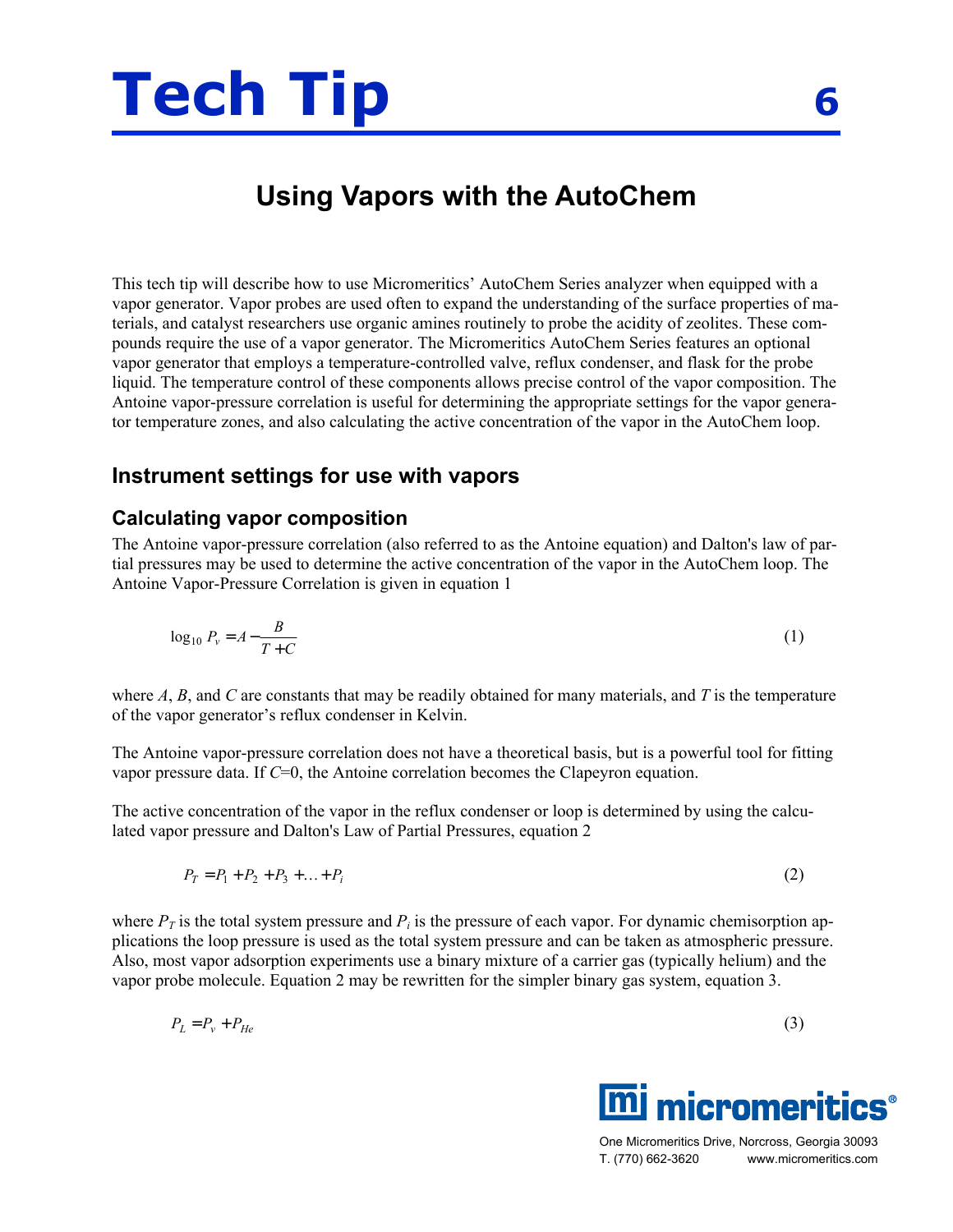where  $P_L$  is the loop pressure,  $P_v$  is the partial pressure of the vapor probe, and  $P_{He}$  is the partial pressure of helium in the loop. The active concentration (in mole %) of the vapor in the loop, *Ci* of each vapor (or gas) component is then calculated from equation 4

$$
P_v = \frac{C_i}{100\%} P_L \tag{4}
$$

A simple rearrangement of equation 4 is then used to determine the active concentration of the vapor.

$$
C_i = 100\% \, x \, \frac{P_v}{P_L} \tag{5}
$$

#### **Estimating temperature zone settings**

The temperature zones for the AutoChem should be altered to reflect the use of vapors in the system and, in particular, the temperature of the valves in the AutoChem should be set to 110  $^{\circ}$ C to prevent condensation. The AutoChem's vapor generator features a dual zone design. Temperature control of the liquid reservoir (flask) is achieved with a heating mantle and is designed to generate the vapor. The liquid should not be allowed to boil in the liquid reservoir. The AutoChem is also equipped with a reflux condenser, and the temperature of this zone controls the vapor pressure (and concentration of the vapor in the loop). It is a good rule of thumb to set the temperature of the liquid flask  $5 - 10^{\circ}$ C above the temperature of the reflux condenser while maintaining the flask temperature below the boiling point of the liquid. The Antoine correlation may be rearranged to a more convenient form for calculating the temperature for a given vapor pressure, equation 6.

$$
T = \frac{B}{A - \log_{10} P_{\nu}} - C \tag{6}
$$

Antoine constants for several vapors that are used commonly are listed in Table 1. These constants are valid for the temperature range defined by  $T_{min}$  and  $T_{max}$ , and the vapor pressure is in bar.

#### **Example calculations for pyridine**

Pyridine adsorption is used often to characterize the acidity of zeolites. The instrument parameters (temperature zone settings) and active concentration of pyridine in the loop (and vapor generator) can be determined easily using the Antoine correlation and Dalton's Law. You can specify an active concentration  $(C_i)$  of 10% in the loop, 760 mmHg for the loop pressure  $(P_L)$ , and then use equation 4 to calculate the vapor pressure of pyridine.

$$
P_v = \frac{C_i}{100\%} P_L = \frac{10\%}{100\%} x 760 \text{ mmHg} = 76 \text{ mmHg}
$$

The reflux temperature is then calculated from the vapor pressure of the pyridine using equation 6.

$$
T = \frac{B}{A - \log_{10} P_v} - C = \frac{1371.358}{4.1627 - \log_{10} \left(\frac{76}{760}\right)} - (-58.49460) = 324.12 \, K
$$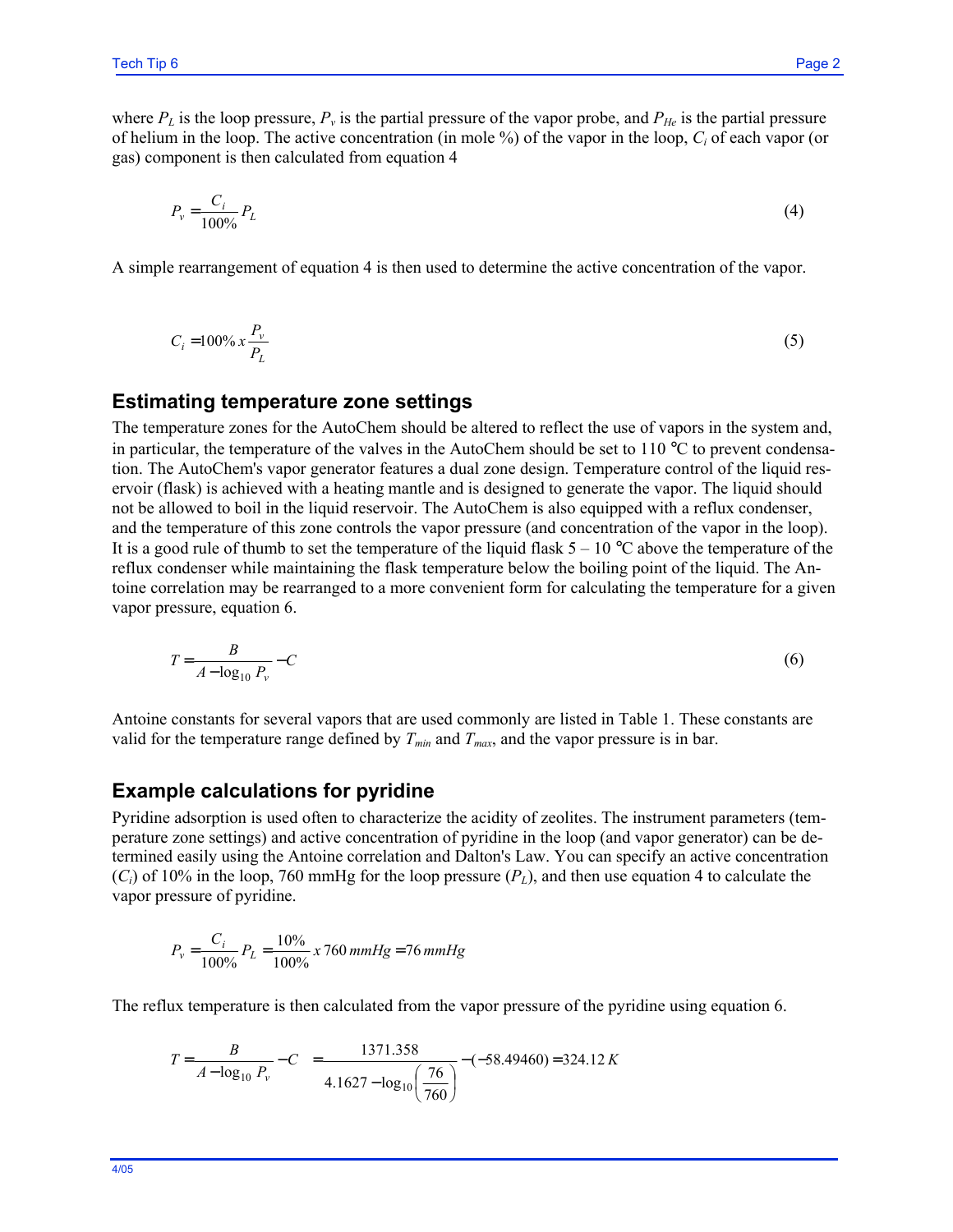The reflux zone temperature is then calculated from the previous result.

$$
T_{\text{reflux}} = T - 273.15 K = 324.12 K - 273.15 K = 50.99 \text{ °C}
$$

The AutoChem reflux zone temperature should be set to **51** °**C**.

We can now use a simple rule of thumb to determine the flask temperature

$$
T_{\text{flask}} = T_{\text{reflux}} + 10 \text{ °C} = 50.99 \text{ °C} + 10 \text{ °C} = 60.99 \text{ °C}
$$

The AutoChem flask zone (boil zone on the AutoChem 2910) temperature should be set to **61** °**C**.

The active volume of pyridine in a 0.5-cm<sup>3</sup> loop may also be calculated easily from the active concentration  $(C_i)$ .

$$
V_L^A = V_L x \frac{T_{STD}}{T_{Loop}} x \frac{P_{Loop}}{P_{STD}} x \frac{C_v}{100\%} = 0.5 x \frac{273.15 K}{383.15 K} x \frac{760 mmHg}{760 mmHg} x \frac{10\%}{100\%} = 0.035645 cm^3
$$

| <b>Table 1</b> : Antoine constants for vapors that are commonly used in catalyst re-<br>search and adsorption studies. The Antoine-Vapor Pressure Correlation is given<br>by $log_{10} P_v = A - B/(T+C)$ , with $P_v$ in bar and T in kelvin |        |           |            |           |                  |  |  |  |
|-----------------------------------------------------------------------------------------------------------------------------------------------------------------------------------------------------------------------------------------------|--------|-----------|------------|-----------|------------------|--|--|--|
|                                                                                                                                                                                                                                               | A      | B         | C          | $T_{min}$ | $T_{\text{max}}$ |  |  |  |
| Acetone                                                                                                                                                                                                                                       | 4.4245 | 1312.2530 | $-32.4450$ | 259.2     | 507.0            |  |  |  |
| Benzene                                                                                                                                                                                                                                       | 4.0305 | 1211.0300 | $-52.3600$ | 280.0     | 377.0            |  |  |  |
| n-Propanol                                                                                                                                                                                                                                    | 5.3138 | 1690.8640 | $-51.5040$ | 292.4     | 370.4            |  |  |  |
| i-Propanol                                                                                                                                                                                                                                    | 5.2431 | 1580.9000 | $-53.5400$ | 273.0     | 374.0            |  |  |  |
| i-Propanol                                                                                                                                                                                                                                    | 4.8610 | 1357.4270 | $-75.8140$ | 329.2     | 362.1            |  |  |  |
| n-Propyl Amine                                                                                                                                                                                                                                | 4.0717 | 1108.2000 | $-49.1500$ | 235.0     | 350.0            |  |  |  |
| i-Propyl Amine                                                                                                                                                                                                                                | 4.2315 | 1121.5000 | $-40.1500$ | 239.0     | 337.0            |  |  |  |
| Pyridine                                                                                                                                                                                                                                      | 4.1627 | 1371.3580 | $-58.4960$ | 340.4     | 426.0            |  |  |  |
| Toluene                                                                                                                                                                                                                                       | 4.0787 | 1343.9430 | $-53.7730$ | 308.5     | 384.7            |  |  |  |
| Water                                                                                                                                                                                                                                         | 5.0740 | 1657.4000 | $-46.1300$ | 284.0     | 441.0            |  |  |  |
| o-Xylene                                                                                                                                                                                                                                      | 4.1238 | 1474.6700 | $-59.4600$ | 305.0     | 445.0            |  |  |  |
| m-Xylene                                                                                                                                                                                                                                      | 4.1339 | 1462.2600 | $-58.0400$ | 300.0     | 440.0            |  |  |  |
| p-Xylene                                                                                                                                                                                                                                      | 4.1455 | 1474.4030 | $-55.3770$ | 286.0     | 452.4            |  |  |  |

### **Antoine Constants Conversions**

The AutoChem 2920 (starting with version 2.0) software has been expanded to include the use of Antoine Vapor-Pressure Correlation, and the vapor calibration has been updated to use this correlation. The Options menu includes a Vapor Defaults item and allows the user to specify Antoine constants. The Vapor defaults table will contain the Antoine constants listed in Table 1 for new (or clean) installations of the software. However, users that upgrade from version 1.x of the AutoChem 2920 to version 2.0 (or later releases) must enter these constants. This table is intentionally left blank for upgrades to preserve any user-defined parameters. Antoine constants for vapors not listed in the vapor defaults may be obtained from several sources [1, 2].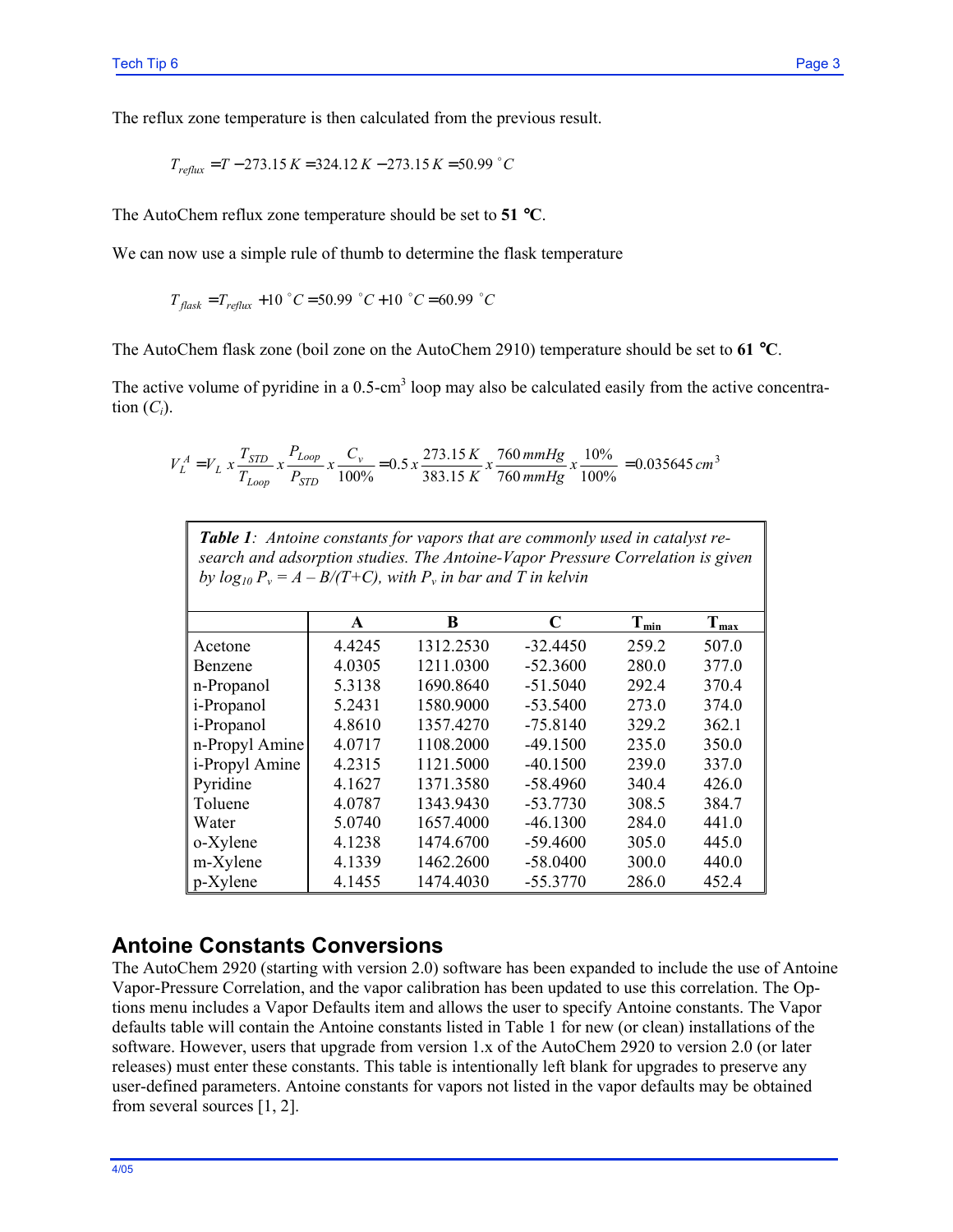The Antoine equation used for estimating the vapor pressure of liquids as a function of temperature as given in equations 7 and 8. Equation 7 is used to calculate the vapor pressure in bar (pressure units), and the AutoChem 2920 software application requires these units for the Antoine Vapor-Pressure Correlation.

$$
\log_{10}(P_{bar}) = A_{bar} + \frac{B_{bar}}{T - C}
$$
\n<sup>(7)</sup>

$$
\ln(P_{mmHg}) = A_{mmHg} + \frac{B_{mmHg}}{T - C}
$$
\n(8)

The Antoine correlation as presented in equation 8 yields vapor pressure in units of mmHg. The Antoine constants *A* and *B* are dependent upon the units of pressure (mmHg or bar) and to the logarithmic function that is employed (natural logarithm or base-10 logarithm). However, the Antoine constants are easily converted to either form of logarithm or pressure units. To convert from the traditional mmHg and natural logarithm function we combine equations 7 and 8.

$$
e^{\ln(P_{mmHg})} = k \times 10^{\log_{10}(P_{bar})} \tag{9}
$$

$$
k = 750.0615613 \text{ mmHg/bar} \tag{10}
$$

Equation 9 is expanded using the Antoine Correlation and now provides vapor pressures in bar calculated from mmHg-based *A* and *B* constants.

$$
e^{\left(A_{mmHg} + \frac{B_{mmHg}}{T - C}\right)} = k \, x \, 10^{\log_{10}(P_{bar})} \tag{11}
$$

Equation 11 is then simplified using the base-10 logarithm.

$$
\left(A_{mmHg} + \frac{B_{mmHg}}{T - C}\right) \log_{10}(e) = \log_{10}(k) + \log_{10}(P_{bar}) x \log_{10}(10)
$$
\n(12)

Rearranging equation 12 and substituting for the pressure conversion factor *k* we obtain:

$$
\left(A_{mmHg} + \frac{B_{mmHg}}{T - C}\right)x 0.43429 = 2.8751 + \log_{10}(P_{bar}) x 1\tag{13}
$$

Equation 13 is then rearranged to the familiar form of the Antoine vapor-pressure correlation.

$$
\log_{10}(P_{bar}) = \left(A_{mmHg} + \frac{B_{mmHg}}{T - C}\right)x \cdot 0.43429 - 2.8751\tag{14}
$$

$$
\log_{10}(P_{bar}) = (0.43429 \, x \, A_{mmHg} - 2.8751) + \left(0.43429 \, x \, \frac{B_{mmHg}}{T - C}\right) \tag{15}
$$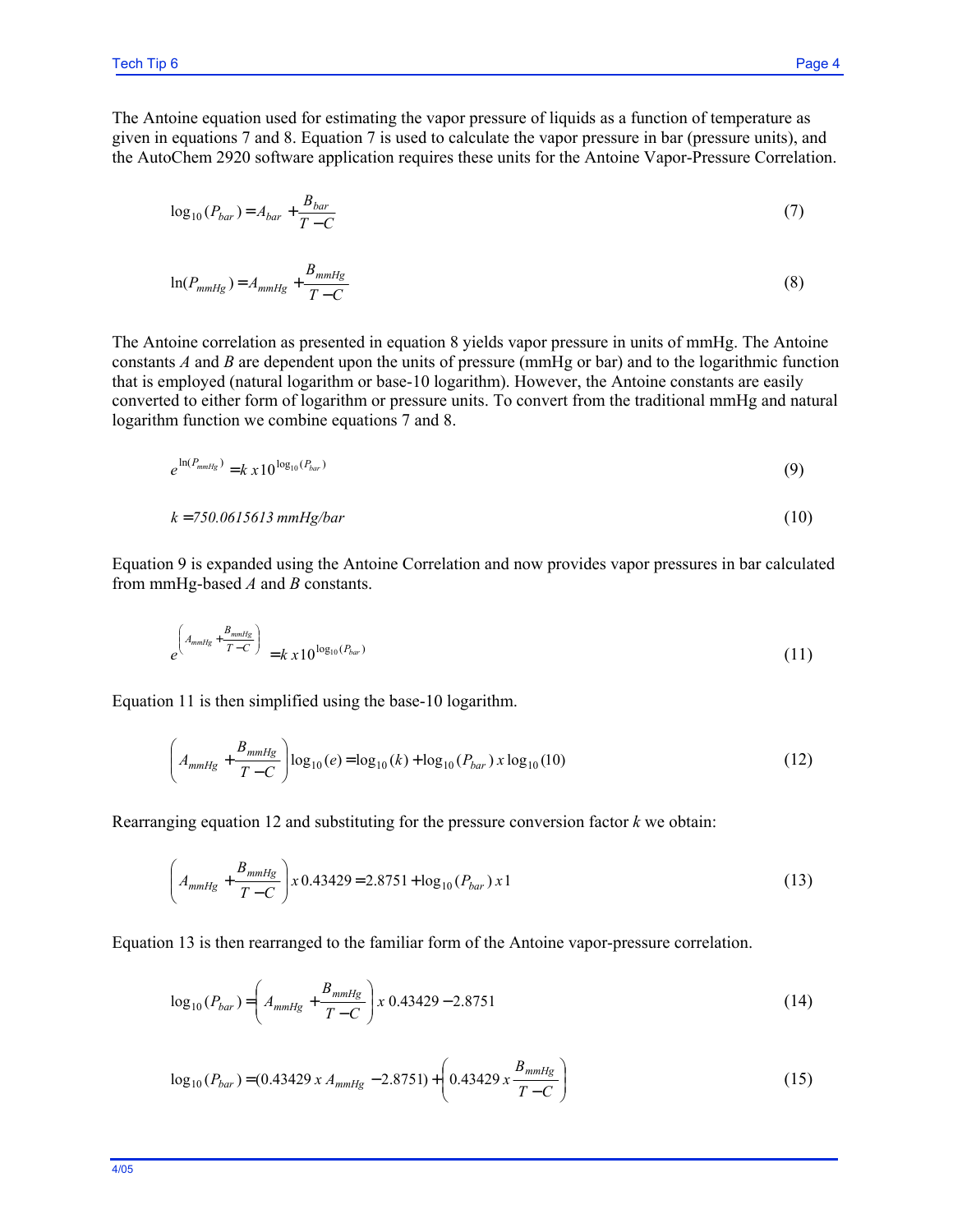$$
A_{bar} = 0.43429 \, x \, A_{mmHg} - 2.8751 \tag{16}
$$

$$
B_{bar} = 0.43429 \times B_{mmHg} \tag{17}
$$

$$
C_{bar} = C_{mmHg} \tag{18}
$$

# **Example calculations for methanol**

The Antoine vapor-pressure constants for methanol are given in Table 2 from Prausnitz [1].

These constants can be converted to a form that is suitable for the AutoChem 2920 Vapor Defaults table. An example vapor pressure curve is shown in Figure 1, and demonstrates the equivalency between the original constants and converted constants.

*Abar* = 0.43429 x *AmmHg* – 2.8751 = 0.43429 x 18.5875 – 28751 = 5.1973  $B_{bar} = 0.43429 \times B_{mmHg} = 0.43429 \times 3626.55 = 1575.0$ 

 $C_{bar} = C_{mmHg} = -34.29$ 

| <b>Table 2:</b> The Antoine-Vapor Pressure Correlation is given by $ln(P_v) = A - B/(T+C)$ ,<br>with $P_v$ in mmHg and T in Kelvin. |         |         |          |                           |     |  |  |  |
|-------------------------------------------------------------------------------------------------------------------------------------|---------|---------|----------|---------------------------|-----|--|--|--|
|                                                                                                                                     |         |         |          | $\mathbf{v}_{\text{min}}$ | max |  |  |  |
| Methanol                                                                                                                            | 18.5875 | 3626.55 | $-34.29$ | 257                       | 364 |  |  |  |

| <b>Table 3:</b> The Antoine-Vapor Pressure Correlation is given by $log_{10}P_v = A - B/(T+C)$ ,<br>with $P_v$ in bar and T in Kelvin. |        |        |          |                           |       |  |  |  |
|----------------------------------------------------------------------------------------------------------------------------------------|--------|--------|----------|---------------------------|-------|--|--|--|
|                                                                                                                                        |        |        |          | $\mathbf{I}_{\text{min}}$ | l max |  |  |  |
| Methanol                                                                                                                               | 5 1973 | 1575.0 | $-34.29$ | 257                       | 364   |  |  |  |